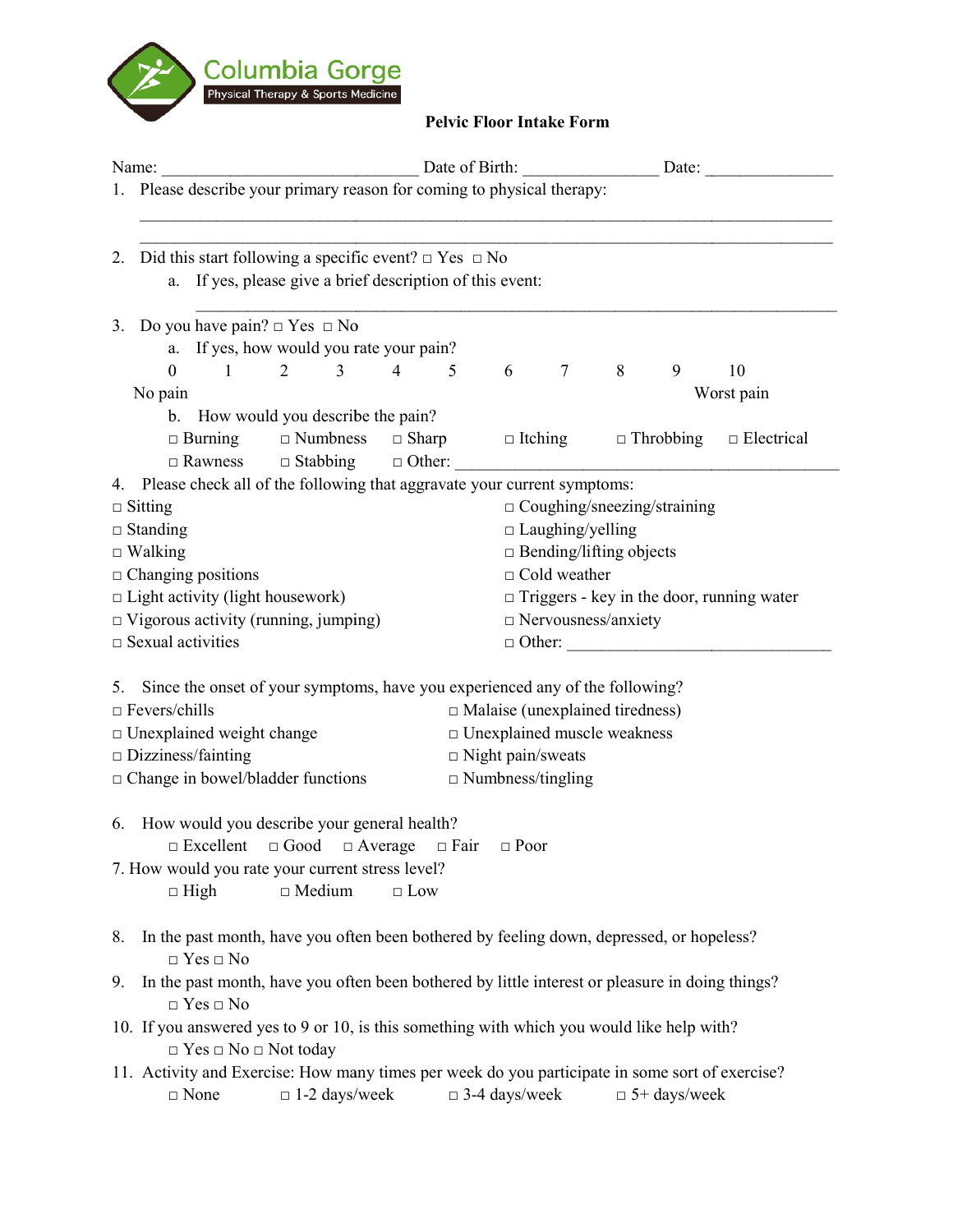## 12. Alcohol Consumption:

| $\Box$ None                                                                                      | $\Box$ 3 – 5 drinks per week | $\Box$ 5+ drinks daily |
|--------------------------------------------------------------------------------------------------|------------------------------|------------------------|
| $\Box$ Special occasions only                                                                    | $\Box$ 1 – 2 drinks daily    |                        |
| $\Box$ 1 – 2 drinks per week                                                                     | $\Box$ 3 – 4 drinks daily    |                        |
| 13. Smoking History:                                                                             |                              |                        |
| Do you currently smoke cigarettes? $\Box$ Yes $\Box$ No (If in the past, what year did you quit? |                              |                        |

Have you ever had any of the following conditions or diagnoses? Please circle all that apply.

| Alcohol/Drug Addiction     | Epilepsy/Seizures          | Osteoporosis                 |
|----------------------------|----------------------------|------------------------------|
| Allergies                  | Fibromyalgia               | Physical or Sexual Abuse     |
| Anemia                     | Headaches                  | Sexually transmitted disease |
| Anorexia/Bulimia           | Heart problems             | <b>Stress fracture</b>       |
| Asthma                     | Hepatitis, HIV/AIDS        | TMJ/Neck Pain                |
| Arthritis                  | <b>High Blood Pressure</b> | Depression                   |
| Cancer                     | Hypo/Hyperthyroid          | Diabetes                     |
| Childhood bladder problems | Irritable Bowel Syndrome   | Emphysema/Chronic bronchitis |
| Interstitial Cystitis      | <b>Kidney Disease</b>      | Latex Sensitivity            |
|                            |                            |                              |

Surgical History: Please list all surgical procedures and approximate date:

| Are currently taking any medications? (Please list below) |  | <b>Yes</b><br>No   |                                      |
|-----------------------------------------------------------|--|--------------------|--------------------------------------|
| <b>Medication Name:</b>                                   |  | Dosage: Frequency: | Route of Admin. (Oral, Inhale, Etc.) |
|                                                           |  |                    |                                      |
|                                                           |  |                    |                                      |
|                                                           |  |                    |                                      |
|                                                           |  |                    |                                      |

 $\mathcal{L}_\text{max} = \mathcal{L}_\text{max} = \mathcal{L}_\text{max} = \mathcal{L}_\text{max} = \mathcal{L}_\text{max} = \mathcal{L}_\text{max} = \mathcal{L}_\text{max} = \mathcal{L}_\text{max} = \mathcal{L}_\text{max} = \mathcal{L}_\text{max} = \mathcal{L}_\text{max} = \mathcal{L}_\text{max} = \mathcal{L}_\text{max} = \mathcal{L}_\text{max} = \mathcal{L}_\text{max} = \mathcal{L}_\text{max} = \mathcal{L}_\text{max} = \mathcal{L}_\text{max} = \mathcal{$ 

OB/GYN History (females only) Pregnancy #  $\Box$  Yes  $\Box$  No: Pelvic pain Childbirth: C-Section #  $\Box$  Yes  $\Box$  No: Vaginal dryness

Bladder/Bowel Habits (check all that apply)

- □ Trouble initiating urine stream □ Blood in urine
- $\Box$  Slow or intermittent (stop and start) stream  $\Box$  Painful urination
- 
- □ Difficulty stopping urine stream □ □ Current laxative use
- 
- □ Dribble after urination □ Constipation/straining
- 
- $\Box$  Recurrent bladder infections  $\Box$  Other:
- 
- Childbirth: Vaginal Deliveries #  $\Box$  Yes  $\Box$  No: Painful vaginal penetration
	-
- $\square$  Yes  $\square$  No: Currently breastfeeding  $\square$  Yes  $\square$  No: Menopause when?
	-
	-
- □ Trouble emptying bladder completely □ Trouble feeling bladder urge/fullness
	-
- □ Straining or pushing to empty bladder □ Trouble feeling bowel urge/fullness
	-
- □ Constant urine leakage □ Trouble holding back gas/feces
	-